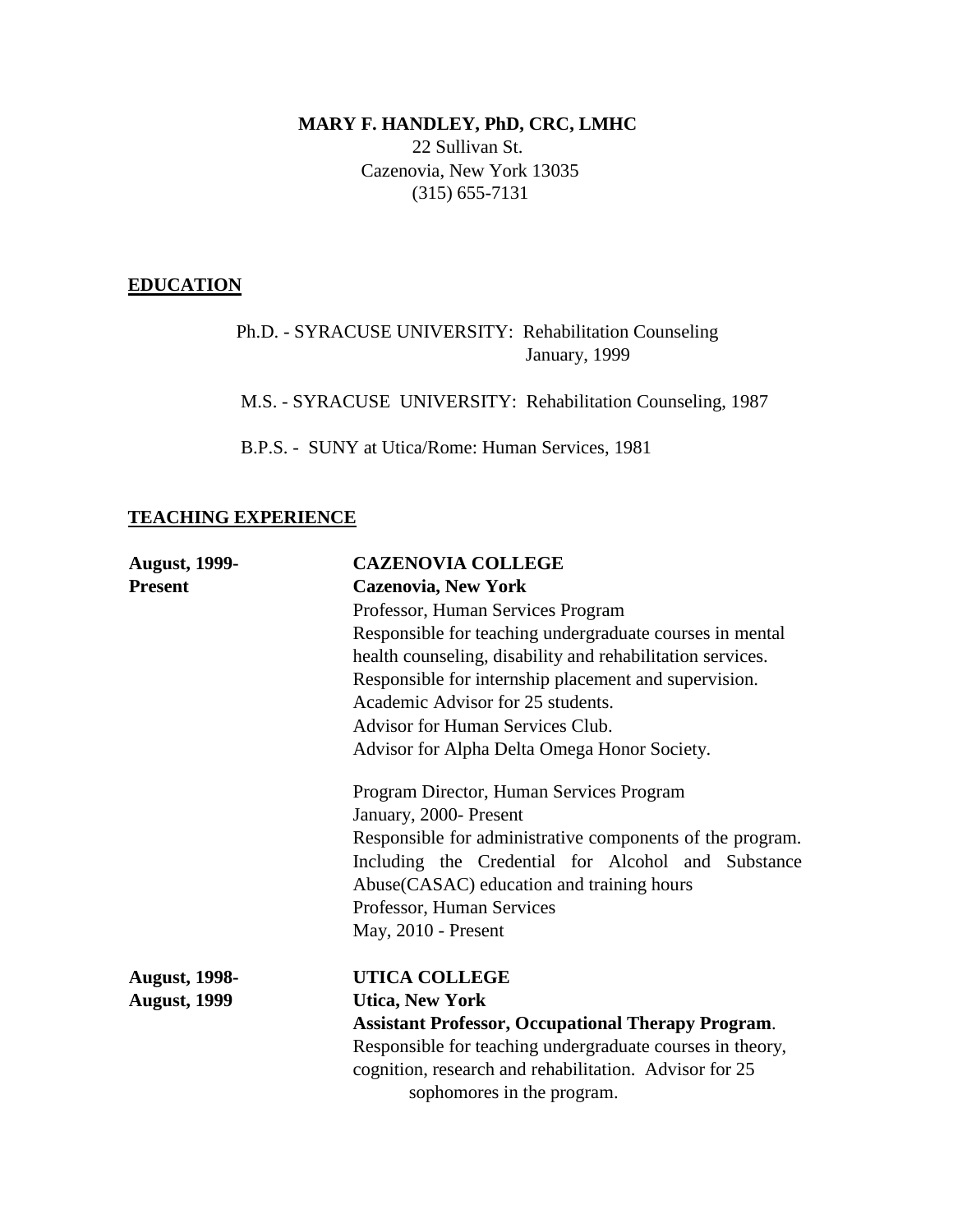| September, 1997-     | <b>CAZENOVIA COLLEGE</b>                                        |
|----------------------|-----------------------------------------------------------------|
| <b>June, 1998</b>    | <b>Cazenovia, New York</b>                                      |
|                      | Adjunct Faculty. Responsible for teaching human services        |
|                      | undergraduate requirements and electives. Developing new        |
|                      | electives for a newly approved Human Services                   |
|                      | Bachelor's Degree.                                              |
| <b>August, 1995-</b> | <b>SYRACUSE UNIVERSITY</b>                                      |
| <b>June</b> , 1998   | <b>Syracuse, New York</b>                                       |
|                      | <b>Adjunct Faculty.</b> Responsible for teaching Rehabilitation |
|                      | Counseling graduate courses, requirements and electives.        |
|                      | Developed two new electives, Disability Rights and              |
|                      | Advocacy                                                        |
|                      | Strategies, and Traumatic Brain Injury Information for          |
|                      | <b>Rehabilitation Counselors.</b>                               |
| <b>August, 1993-</b> | <b>SYRACUSE UNIVERSITY REHABILITATION</b>                       |
| <b>August, 1995</b>  | <b>COUNSELING DOCTORAL PROGRAM</b>                              |
|                      | <b>Graduate Assistant</b>                                       |
|                      | Taught classes in the rehabilitation counseling                 |
|                      | graduate program. Supervised graduate students in their         |
|                      | internships. Participated in research projects and community    |
|                      | activities.                                                     |

## **RELATED EXPERIENCE**

| 1993-<br><b>Present</b> | <b>REHABILITATION COUNSELING SERVICES</b><br>Private practice, specializing with people with traumatic<br>brain injuries and their families including vocational,<br>personal and substance abuse counseling and service<br>coordination.                                                                                                                  |
|-------------------------|------------------------------------------------------------------------------------------------------------------------------------------------------------------------------------------------------------------------------------------------------------------------------------------------------------------------------------------------------------|
| 1992-1993               | <b>ST. CAMILLUS REHABILITATION CENTER</b><br><b>Syracuse, New York</b><br>Rehabilitation Counselor. Worked in an inpatient<br>brain trauma program on an interdisciplinary team.<br>Counseled individuals with brain injuries and their<br>families. Developed discharge plans with individuals<br>with brain injuries to return to their own communities. |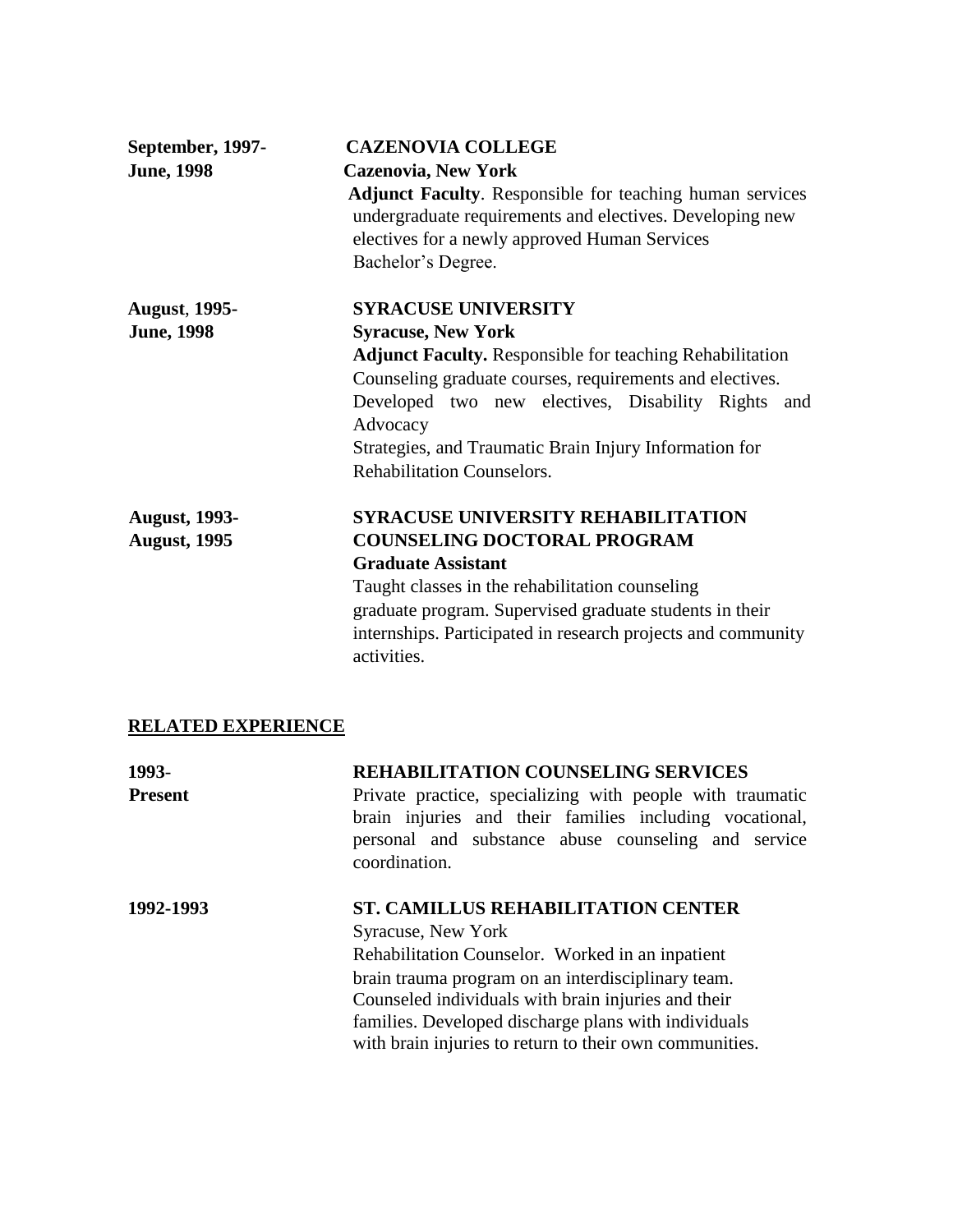| 1987-1991 | LEGAL SERVICES OF CENTRAL NEW YORK, INC.<br>Syracuse, New York                                                                                                                                                                                                                                                                                    |
|-----------|---------------------------------------------------------------------------------------------------------------------------------------------------------------------------------------------------------------------------------------------------------------------------------------------------------------------------------------------------|
|           | Advocacy Specialist. Represented individuals with<br>developmental disabilities in social security, Medicaid and<br>special education hearings, conducted workshops and<br>seminars for advocates, families and people with disabilities<br>regarding education and other legal rights.                                                           |
| 1986-1987 | THE NEUROLOGIC CENTER                                                                                                                                                                                                                                                                                                                             |
|           | Cortland, New York<br>Rehabilitation Counselor. Counseled individuals with brain<br>injuries in an inpatient traumatic brain injury program.<br>Assisted team leader, advocated for services, counseled<br>families, coordinated educational and vocational discharge<br>plans with individuals brain injuries to return to their<br>communities. |
| 1985-1986 | ROME DEVELOPMENTAL CENTER                                                                                                                                                                                                                                                                                                                         |
|           | Rome, New York<br>Community Residence Assistant Director. Responsible for<br>daily operation of residence for individuals labeled<br>developmentally<br>disabled. Coordinated<br>integrated<br>community activities and developed rehabilitation plans.                                                                                           |
| 1981-1985 | UNITED CEREBRAL PALSY CENTER<br>Barneveld, New York                                                                                                                                                                                                                                                                                               |
|           | Service Coordinator. Caseload of 50 pre-school children<br>with disabilities. Counseled parents and families of children<br>with disabilities. Responsible for intake, admission,<br>placement, and discharge; advocacy with school districts and<br>other community service providers.                                                           |

## **SCOPE OF TEACHING ACTIVITIES**

Graduate Courses Medical Information for Rehabilitation Counselors Disability Rights and Advocacy Strategies Principles and Practices of Rehabilitation Counseling Rehabilitation Counseling Internship Vocational Placement: Philosophy and Methods

**Undergraduate**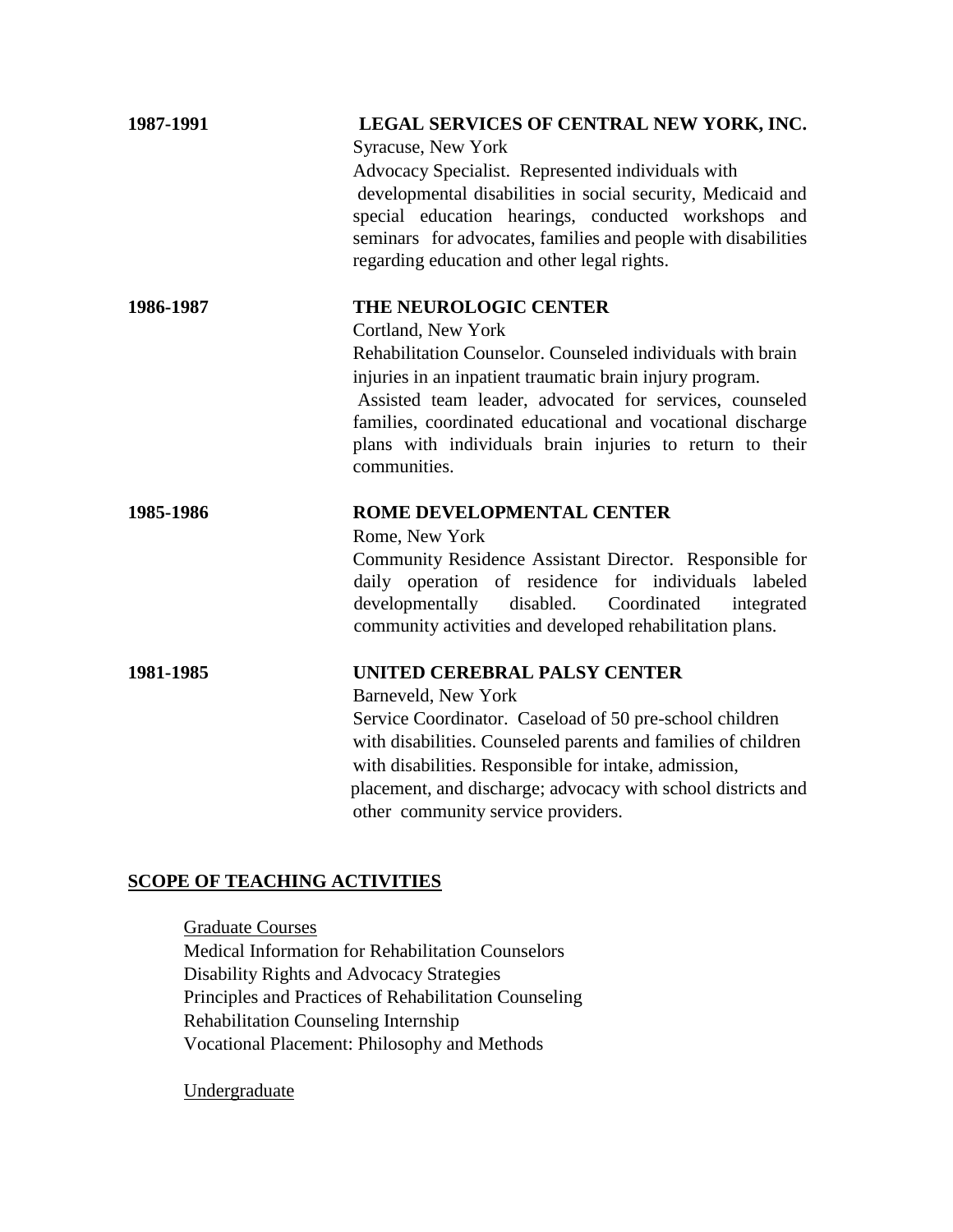Introduction to Human Services Counseling Theories Introduction to Counseling Rehabilitation Services Group Dynamics Senior Capstone Intervention Strategies Community Mental Health Therapeutic Recreation Cognitive Determinants and Assessment Counseling and Mental Health Internship Medical Ethics for Health Care Workers Theory and Foundation of Occupational Therapy

#### **PUBLICATIONS /GRANTS**

Berkshire Bank Community Grant, January, 2016. Funding for inclusion program on Cazenovia College campus.

 Cazenovia Community Grant, Fall, 2015. Funding for inclusion program on Cazenovia College campus.

Handley, M. *Beyond Public School: Options for Young Adults with Developmental Disabilities.* (2011), in Best Practices in Human Services: A Global Perspective*.* Hagen, J. & Kisubi, A., Eds. Council for Standards in Human Services Education.

Murphy, S.; Rogan, P.; Handley, M.; Kincaid, C. & Royce-Davis, J. (2002). Sheltered Workshop Closure: An Eight Year Follow up Study. Journal of Mental Retardation, 40, 1, 30-40.

Handley, M.; Held, M., & Weller, D., Eds. (1995). Building Your Future, a Transition Guide for Students with Disabilities. Albany: New York State Education Department.

Nochi, M. & Handley, M. (1995). Counseling People with Traumatic Brain Injury. In P.Pedersen & D. Locke (Eds.), Cultural and Diversity Issues in Counseling. ERIC/CASS, 1995.

Video Production: Handley, M . Telethons Must Go! Center on Human Policy, August, 1995.

#### **RESEARCH IN PROGRESS**

 Inclusion in Higher Education: Providing Options for the Community Lost and Found: The story of a Cult Survivor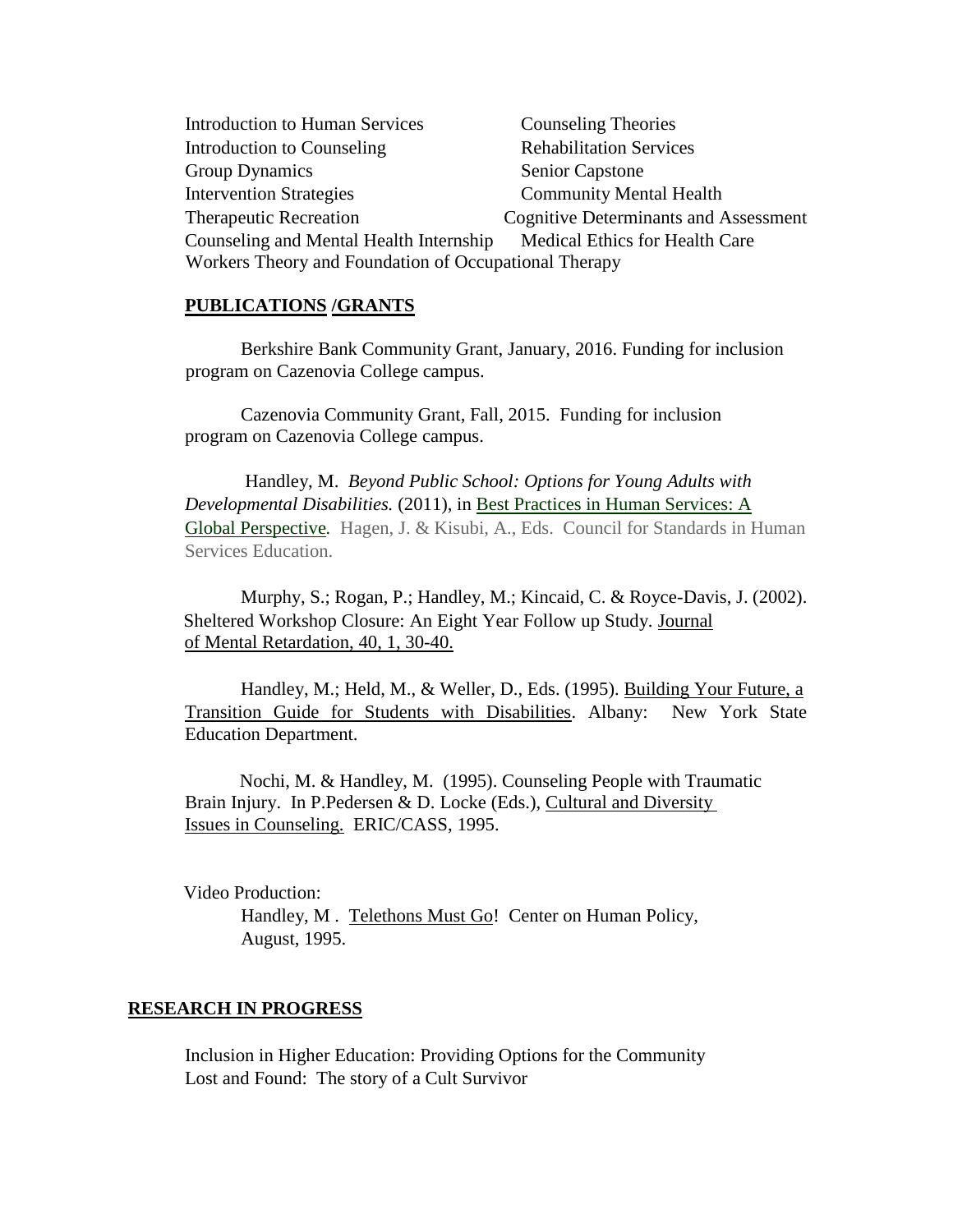#### **JOURNAL REVIEWER**

Guest Reviewer, Psychiatric Rehabilitation Journal, 2017

Editorial Board, Human Service Education, Appointed September, 2003

Guest Reviewer, Mental Retardation, Spring, 1994, 1995, 1999.

### **CONFERENCE/WORKSHOP PRESENTATIONS**

Inclusion in Higher Education: What does the research show us? Twenty-third International Conference on Learning, University of Hawaii, Honolulu. July, 2017.

- Brain Injuries: Sports and Concussions. (Co-presenter). Mid-Atlantic Conference for Human Services, April, 2015, Watertown, NY.
- Using Humor to Heal. (With Beth Lalonde). Mid-Atlantic Conference for Human Services, April, 2003, Corning, NY.
- Inclusion in Higher Education. National Organization of Human Services Educators, October, 2002, Rhode Island.
- The Basics of Service Coordination.(With Bruce Rosen, MSW). Best Practices in Brain Injury. NYS Department of Health Conference, October, 2002, Albany, NY.

Using Humor in Recovery. New York State Brain Injury Association's Annual Conference, June, 2002, Albany, NY (accepted proposal).

 Discrimination in the Media: Negative Stereotypes of People with Disabilities(with Cazenovia College Students). Mid-Atlantic Conference for Human Services, April, 2001, Troy, NY.

Breaking Down Disability Stereotypes: A Human Services Approach (with Cazenovia College students). Mid-Atlantic Conference for Human Services, April, 2001, Eatontown, NJ.

 Using Humor in Higher Education. National Council on Rehabilitation Education Conference, February, 2001, Tucson, Az.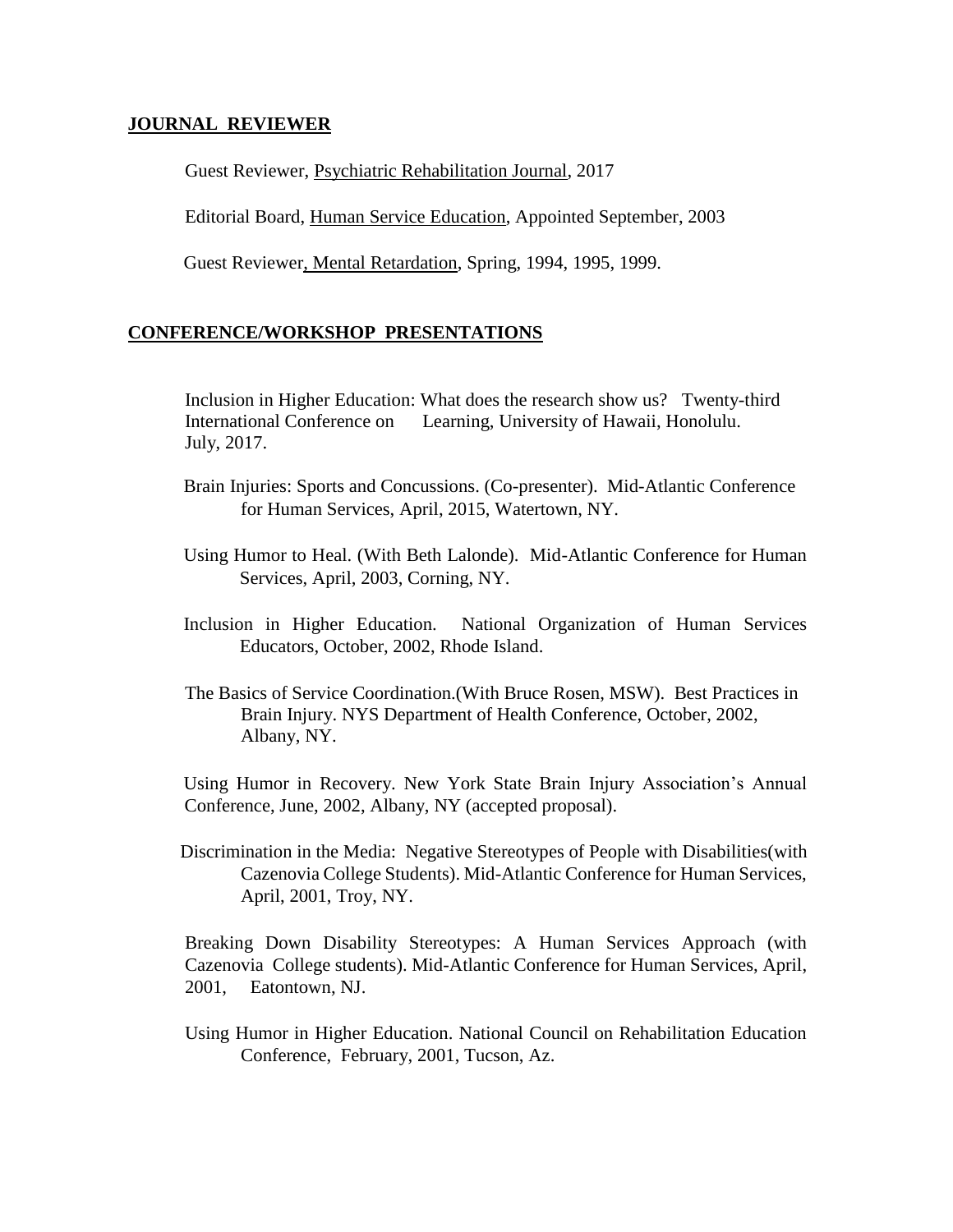The Basics of Service Coordination. NYS Department of Health: Best Practices for Individuals with Brain Injuries, October, 2000, Albany, NY.

Inclusion In Higher Education: A Model at Cazenovia College (with Cazenovia College students). NYS Disability Conference, April, 2000, Syracuse, NY.

Inclusion in Higher Education: A Model at Cazenovia College (with Cazenovia College students). Mid-Atlantic Conference for Human Services, April, 2000, Poughkeepsie, NY.

Using Humor in Higher Education. NYS Occupational Therapy Conference. October, 1999, Niagara Falls, NY.

The DOH Housing Program: Success Stories. NYS Department of Health: Best Practices for Individuals with Brain Injuries, September, 1997, Albany, NY.

The Basics of Advocacy: How to Get from Here to There (with Beth Wallbridge). Autism Network International Annual Conference, August, 1997, Canandaigua, NY.

A Syracuse Success Story: The TBI Medicaid Waiver - Making the Difference. NYS

Department of Health: Best Practices for Individuals with Brain Injuries, October, 1996, Albany, NY.

- Transition Planning for Students with Traumatic Brain Injury. NYS Brain Injury Association Annual Conference, May, 1996, Syracuse, NY.
- The Role of Advocates with Students with Disabilities. Oneida-Madison BOCES Superintendents Training Day, January, 1996, Cazenovia, NY.

The Legal Rights of Individuals Who Are Learning Disabled. Learning Disability Association of Central New York Annual Conference, March, 1995, Syracuse, NY.

Transition Planning with Students with Disabilities (with Held, M. & Weller, D.). New York State School Counselor Association Annual Conference, April, 1995, Saratoga Springs, New York.

Recognize Health, Restore Wellness and Reform Life to Aid Survivors of Head Injuries in Obtaining Their Maximum Potential (with Dzeikan, K., Kincaid, C. & Smith, S.). Poster Presentation, National Head Injury Association Annual Symposium, November, 1994, Chicago, Illinois.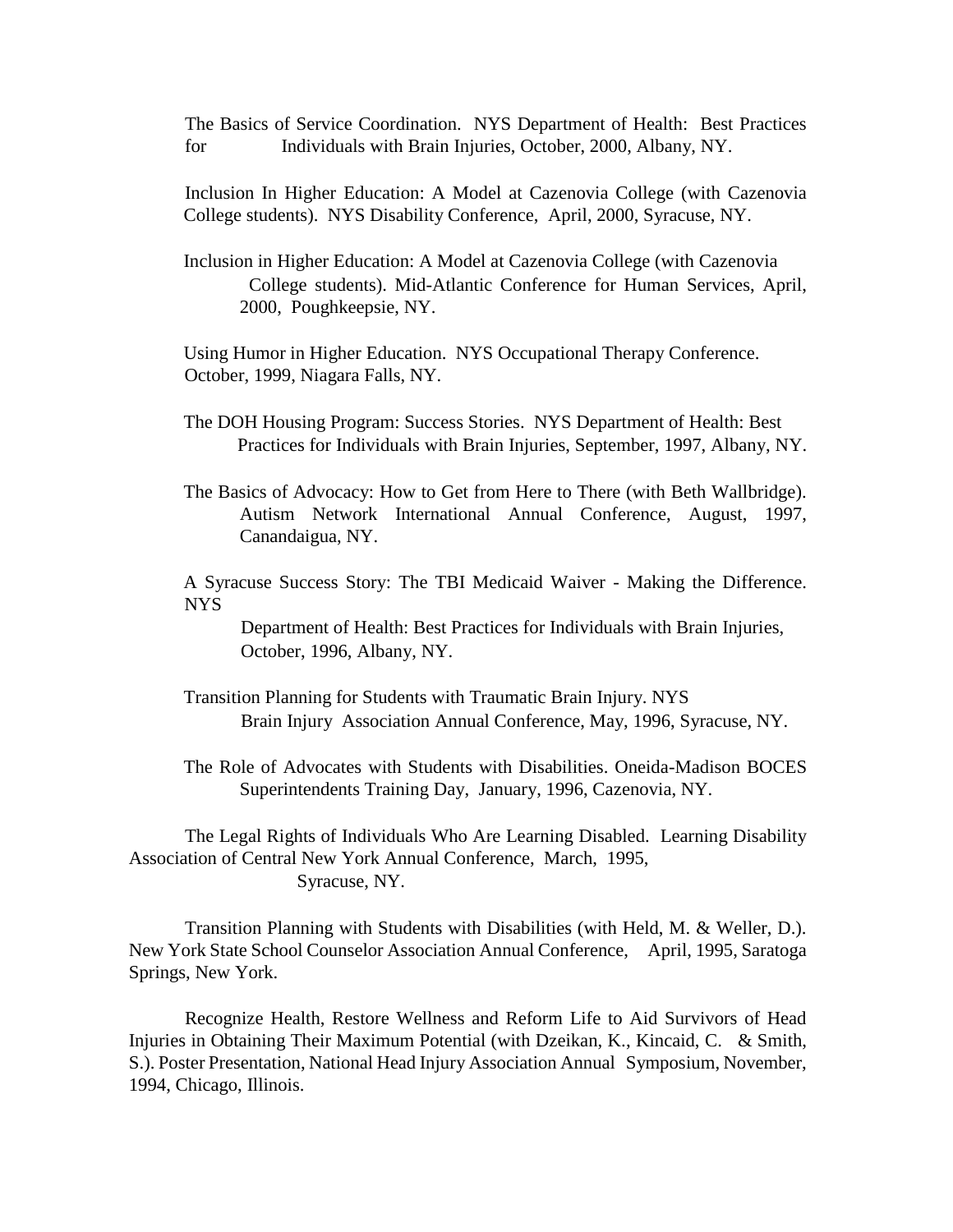Transition Planning With Students With Disabilities (with Held, M. A & Weller, D.). New York State Counseling Association Annual Convention, October, 1994, New York, NY.

### **AWARDS**

Outstanding Teaching Award, Student Leadership Program, February, 2018

Outstanding Service Award, 2016, Access CNY for inclusion program.

21<sup>st</sup> Century Fund, Cazenovia College, 2016, Training on Sexuality and Individuals with Intellectual and Developmental Disabilities

Distinguished Faculty Award, 2015, Cazenovia College

Professional Development Award, National Organization for Human Service Education, October, 2003

Leadership Award, Student Leadership Program, Cazenovia College, October, 2003

Community Service Award, Madison County Department of Health, June, 2003

Featured Speaker, Heritage Farms Annual Dinner, June, 2002

21st Century Fund, Cazenovia College, May, 2001

Sophomore Class Awards Dinner Speaker, Cazenovia College, Spring, 2000.

21<sup>st</sup> Century Fund (with Equine Program), Cazenovia College, May, 2000

Syracuse University School of Education Award for Outstanding Research Apprenticeship Project, February, 1995.

Syracuse University School of Education Future Professorial Project 1994-95

Participant's Choice - First Place Award for Poster Presentation, National Head Injury Symposium, November 1994.